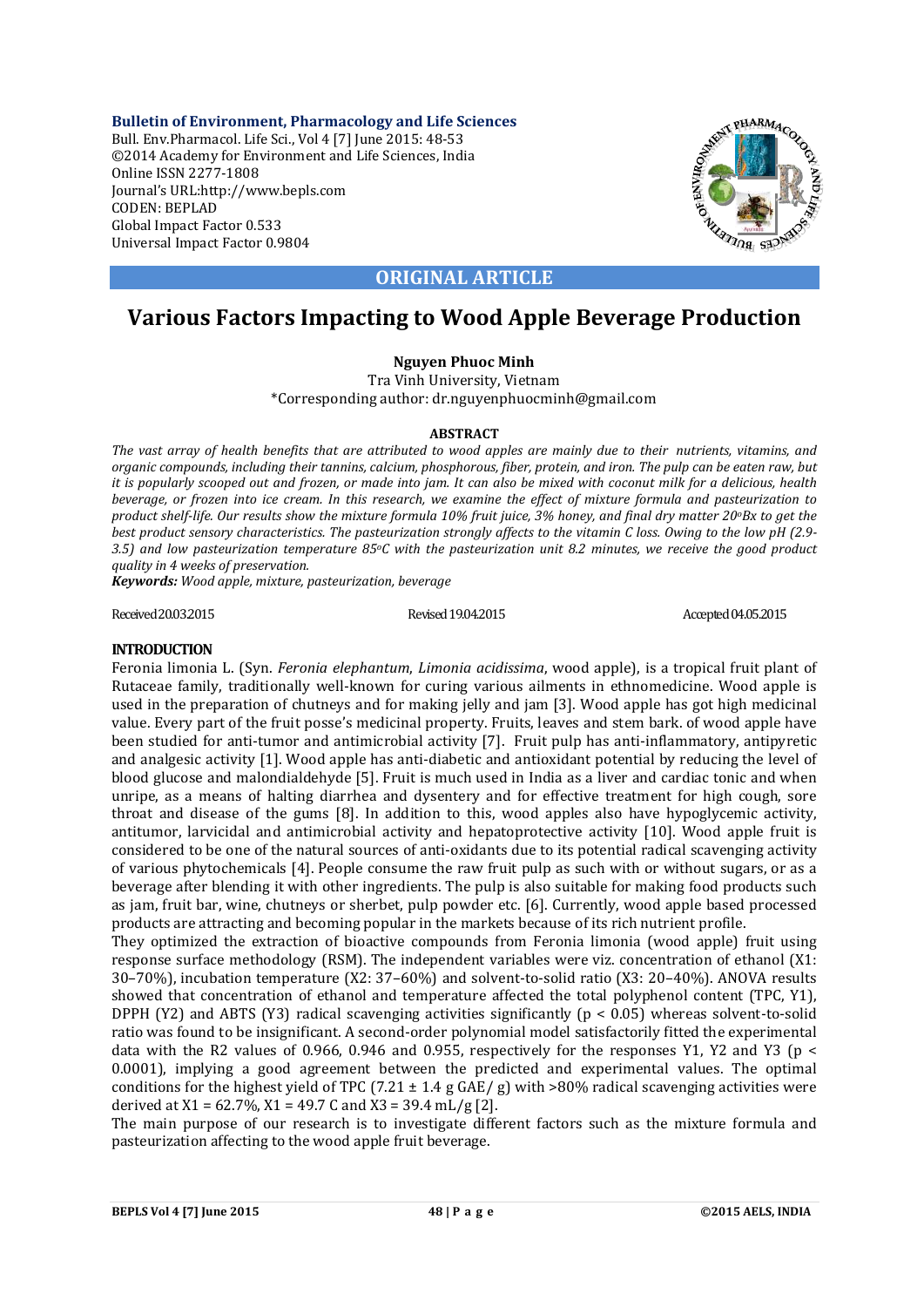#### **MATERIAL AND METHOD Material**

Wood apple fruits are collected in Mekong River Delta.



**Figure 1. Wood apple fruit**

#### **Research method**

*Effect of the juice ratio and sugar to product sensory characteristics*

Factor A: juice ratio,%: A1: 5; A2: 10; A3: 15; A4: 20.

Factor B: sugar supplementation, oBx: B1:14; B2: 16; B3:18; B4: 20.

Total root of equation:  $A^*B = 4^*4 = 16$ .

Evaluation: Sensory characteristics, pH, acidity of fruit beverage.

#### *Effect of honey ratio to fruit beverage quality*

Factor C: honey, %: C1: 0; C2: 3; C3: 6; C4: 9; C5: 12.

Evaluation: Sensory characteristics, pH, color of fruit beverage.

#### *Effect of pasteurization to product quality and shelf-life*

Factor D: pasteurization temperature, (0 C): D1: 75; D2: 80; D3: 85; D4: 90.

Factor E: pasteurization time, minute: E1: 2; E2: 4; E3: 6

Total root of equation:  $D*E = 4*3 = 12$ .

Evaluation: Sensory characteristics; vitamin C; sugar depression, acidity and microbial density by preservation time.

#### **Testing**

Acidity: titration by NaOH (0.1N) with indicator Phenolphtalein. Sugar: by refractometer. Vitamin C: by Muri method. Microorganism: colony on Agar medium.

#### **Statistical analysis**

All data are processed by Stat graphics.

#### **RESULT AND DISCUSSION Wood apple fruit composition**

| Table 1. Wood apple fruit composition |           |  |  |  |  |  |
|---------------------------------------|-----------|--|--|--|--|--|
| Composition                           | Quantity  |  |  |  |  |  |
| Dry matter $(^{\circ}Bx)$             | $10 - 15$ |  |  |  |  |  |
| Acidity (by citric acid, %)           | 3.42      |  |  |  |  |  |
| Vitamin C $(mg\%)$                    | 18.88     |  |  |  |  |  |
| Saccharose (%)                        | 11.58     |  |  |  |  |  |
| Ash $(\%)$                            | 0.378     |  |  |  |  |  |

Wood apple fruit has a strong sour taste that affecting to the product sensory as well as preservation.

#### **Effect of the mixture formula**

|  | Table 2. Effect of the mixture formula to product quality |  |  |  |
|--|-----------------------------------------------------------|--|--|--|
|  |                                                           |  |  |  |

| $\frac{1}{2}$ |                  |      |            |                      |              |              |  |  |  |
|---------------|------------------|------|------------|----------------------|--------------|--------------|--|--|--|
| Juice, %      | Sugar, <b>Bx</b> | pH   | Acidity, % | <b>Sensory score</b> |              |              |  |  |  |
|               |                  |      |            | <b>Flavor</b>        | <b>Taste</b> | <b>Color</b> |  |  |  |
| 5             | 14               | 3.41 | 0.24       | 3.0                  | 2.4          | 2.9          |  |  |  |
|               | 16               | 3.42 | 0.24       | 2.6                  | 2.8          | 3.1          |  |  |  |
|               | 18               | 3.40 | 0.24       | 2.3                  | 3.0          | 2.5          |  |  |  |
|               | 20               | 3.35 | 0.23       | 2.9                  | 2.4          | 2.9          |  |  |  |
| 10            | 14               | 3.22 | 0.28       | 3.3                  | 2.8          | 4.1          |  |  |  |
|               | 16               | 3.18 | 0.28       | 3.9                  | 3.3          | 4.0          |  |  |  |
|               | 18               | 3.20 | 0.27       | 4.0                  | 3.7          | 3.9          |  |  |  |
|               | 20               | 3.18 | 0.28       | 4.5                  | 4.6          | 4.2          |  |  |  |
| 15            | 14               | 2.95 | 0.36       | 2.8                  | 2.5          | 3.8          |  |  |  |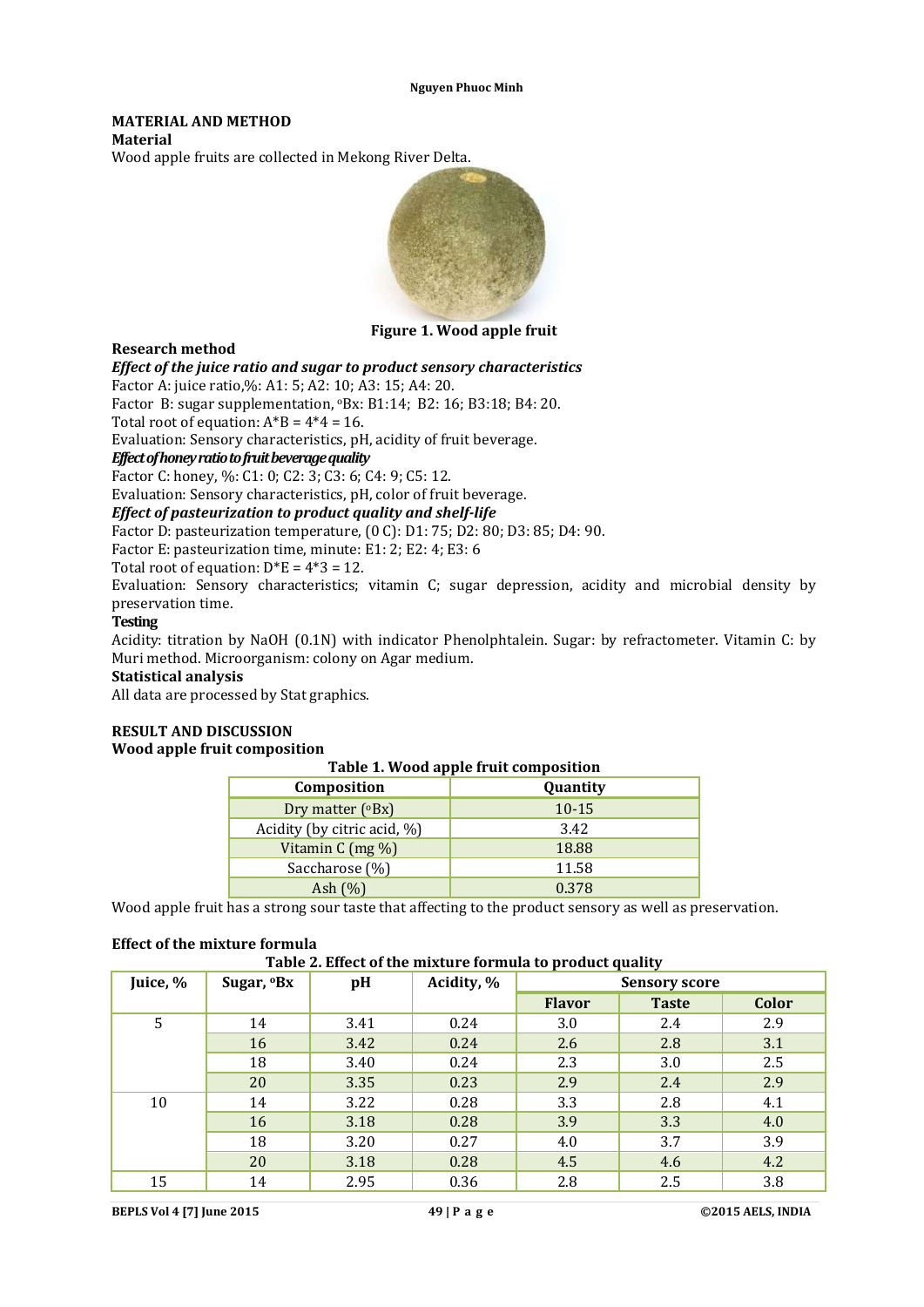|    | 16 | 2.94 | 0.36 | 2.7 | 2.8 | 3.8 |
|----|----|------|------|-----|-----|-----|
|    | 18 | 2.96 | 0.37 | 3.3 | 3.7 | 4.0 |
|    | 20 | 2.98 | 0.36 | 3.6 | 3.1 | 4.4 |
| 20 | 14 | 3.06 | 0.59 | 3.8 | 2.4 | 4.1 |
|    | 16 | 3.08 | 0.57 | 3.3 | 2.8 | 4.4 |
|    | 18 | 3.07 | 0.57 | 3.5 | 3.2 | 4.4 |
|    | 20 | 3.06 | 0.56 | 3.4 | 3.4 | 4.2 |

### **Table 3. Effect of the mixture formula to product flavor**

| Juice $(\%)$ |                   | <b>Average of</b> |                   |                  |                   |
|--------------|-------------------|-------------------|-------------------|------------------|-------------------|
|              | 14                | 16                | 18                | 20               | root              |
|              | 3.0               | 2.6               | 2.3               | 2.9              | 2.7 <sup>c</sup>  |
| 10           | 3.3               | 3.9               | 4.0               | 4.5              | 3.9a              |
| 15           | 2.8               | 2.7               | 3.3               | 3.6              | $3.1^{bc}$        |
| 20           | 3.8               | 3.3               | 3.5               | 3.4              | 3.5 <sup>ab</sup> |
| Average      | 3.2 <sup>ab</sup> | 3.1 <sup>b</sup>  | 3.2 <sup>ab</sup> | 3.6 <sup>a</sup> |                   |

#### **Table 4. Effect of the mixture formula to product taste**

| Juice $(\%)$ |                  | Sugar concentration, <sup>o</sup> Bx |                  |                  |                    |  |  |
|--------------|------------------|--------------------------------------|------------------|------------------|--------------------|--|--|
|              | 14               | 16                                   | 18               | 20               | Average of<br>root |  |  |
| 5            | 2.4              | 2.8                                  | 3.0              | 2.4              | 2.7 <sup>b</sup>   |  |  |
| 10           | 2.8              | 3.3                                  | 3.7              | 4.6              | 3.6 <sup>a</sup>   |  |  |
| 15           | 2.5              | 2.8                                  | 3.7              | 3.1              | 3.0 <sup>b</sup>   |  |  |
| 20           | 2.4              | 2.8                                  | 3.2              | 3.4              | 3.0                |  |  |
| Average      | 2.5 <sup>b</sup> | 2.9 <sub>b</sub>                     | 3.4 <sup>a</sup> | 3.4 <sup>a</sup> |                    |  |  |

#### **Table 5. Effect of the mixture formula to product color**

| Juice (%) |                  | Sugar concentration, <sup>o</sup> Bx |                  |      |                  |  |  |
|-----------|------------------|--------------------------------------|------------------|------|------------------|--|--|
|           | 14               | 16                                   | 18               | 20   | root             |  |  |
|           | 2.9              | 3.1                                  | 2.5              | 2.9  | 2.9 <sub>b</sub> |  |  |
| 10        | 4.1              | 4.0                                  | 3.9              | 4.2  | 4.0 <sup>a</sup> |  |  |
| 15        | 3.8              | 3.8                                  | 4.0              | 4.4  | 4.1a             |  |  |
| 20        | 4.1              | 4.4                                  | 4.4              | 4.2  | 4.3 <sup>a</sup> |  |  |
| Average   | 3.7 <sup>a</sup> | 3.8 <sup>a</sup>                     | 3.7 <sup>a</sup> | 3.9a |                  |  |  |

From above result, with the mixture formula 10%, sugar concentration 20°Bx we will receive the best wood apple fruit beverage.

### **Effect of honey ratio to wood apple fruit beverage quality**

### **Table 6. Effect of honey ratio to wood apple fruit beverage color**

| Honey ratio, (%) | Color             |                   |  |  |
|------------------|-------------------|-------------------|--|--|
|                  | a                 | D                 |  |  |
|                  | 1.24 <sub>b</sub> | 3.94 <sub>b</sub> |  |  |
|                  | 2.57a             | 4.94a             |  |  |
|                  | $1.16$ bc         | 3.00c             |  |  |
|                  | 0.72cd            | 2.97c             |  |  |
| 12               | 0.63c             | 3.13c             |  |  |

#### **Table 7. Effect of honey ratio to wood apple fruit beverage quality**

| Honey, % | pH   | Acidity, % | <b>Sensory characteristics</b> |                   |                  |  |
|----------|------|------------|--------------------------------|-------------------|------------------|--|
|          |      |            | Flavor                         | Taste             | Color            |  |
|          | 3.15 | 0.29       | 3.2 <sub>b</sub>               | 3.2 <sub>b</sub>  | 3.9a             |  |
|          | 3.10 | 0.29       | 4.0 <sup>a</sup>               | 4.4 <sup>a</sup>  | 4.3a             |  |
|          | 3.02 | 0.31       | 3.2 <sup>b</sup>               | 3.1 <sup>b</sup>  | 3.9 <sup>a</sup> |  |
|          | 2.92 | 0.30       | 3.5 <sup>ab</sup>              | 2.8 <sub>bc</sub> | 4.0 <sup>a</sup> |  |
| 12       | 2.86 | 0.31       | 3.3 <sup>b</sup>               | 2.6 <sup>c</sup>  | 3.2 <sup>b</sup> |  |

From above results, we choose honey 3% for further research. **Effect of the pasteurization**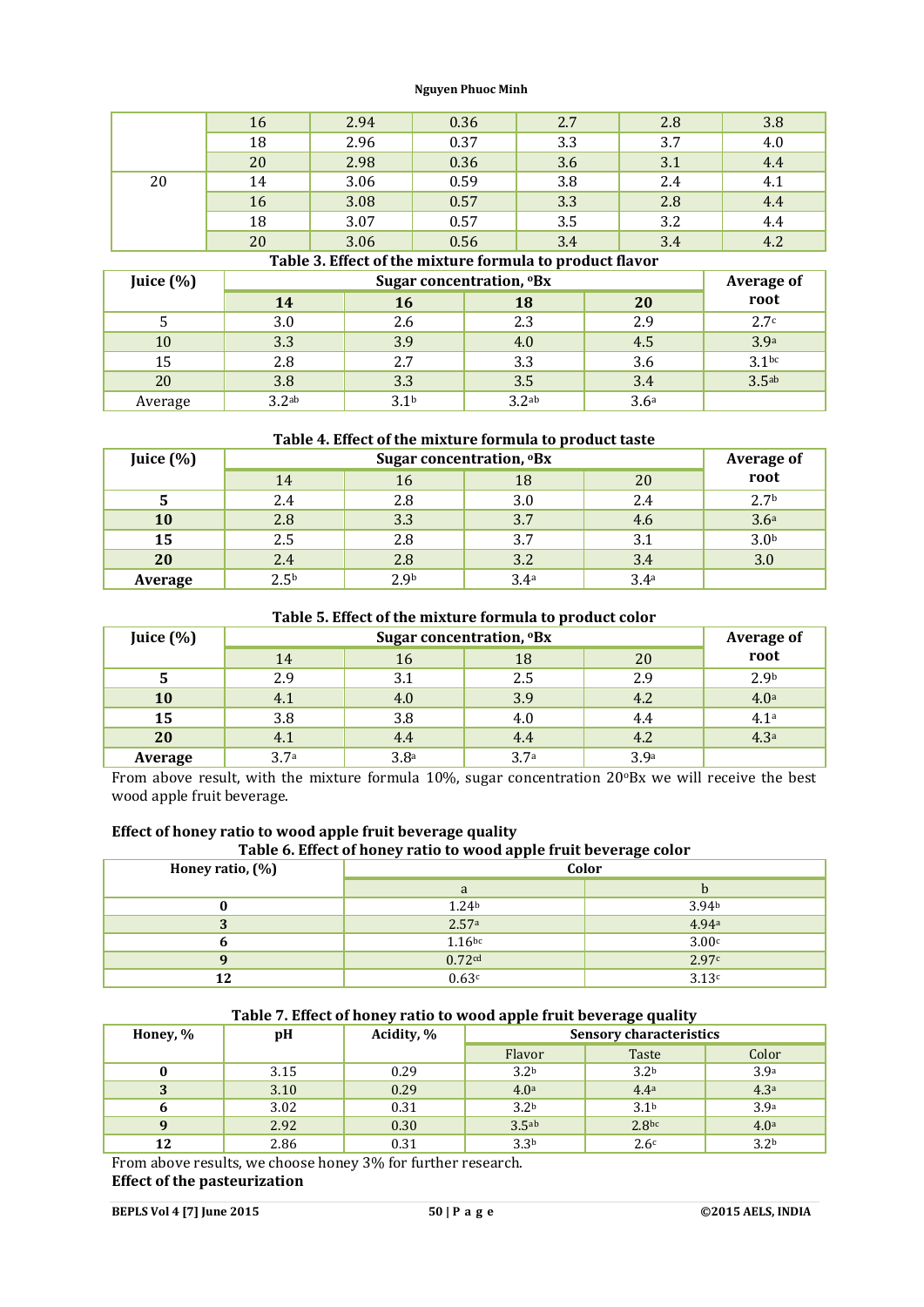**Nguyen Phuoc Minh**







**Figure 3. Beverage core temperature at 80oC heating**







**Figure 5. Beverage core temperature at 90oC heating**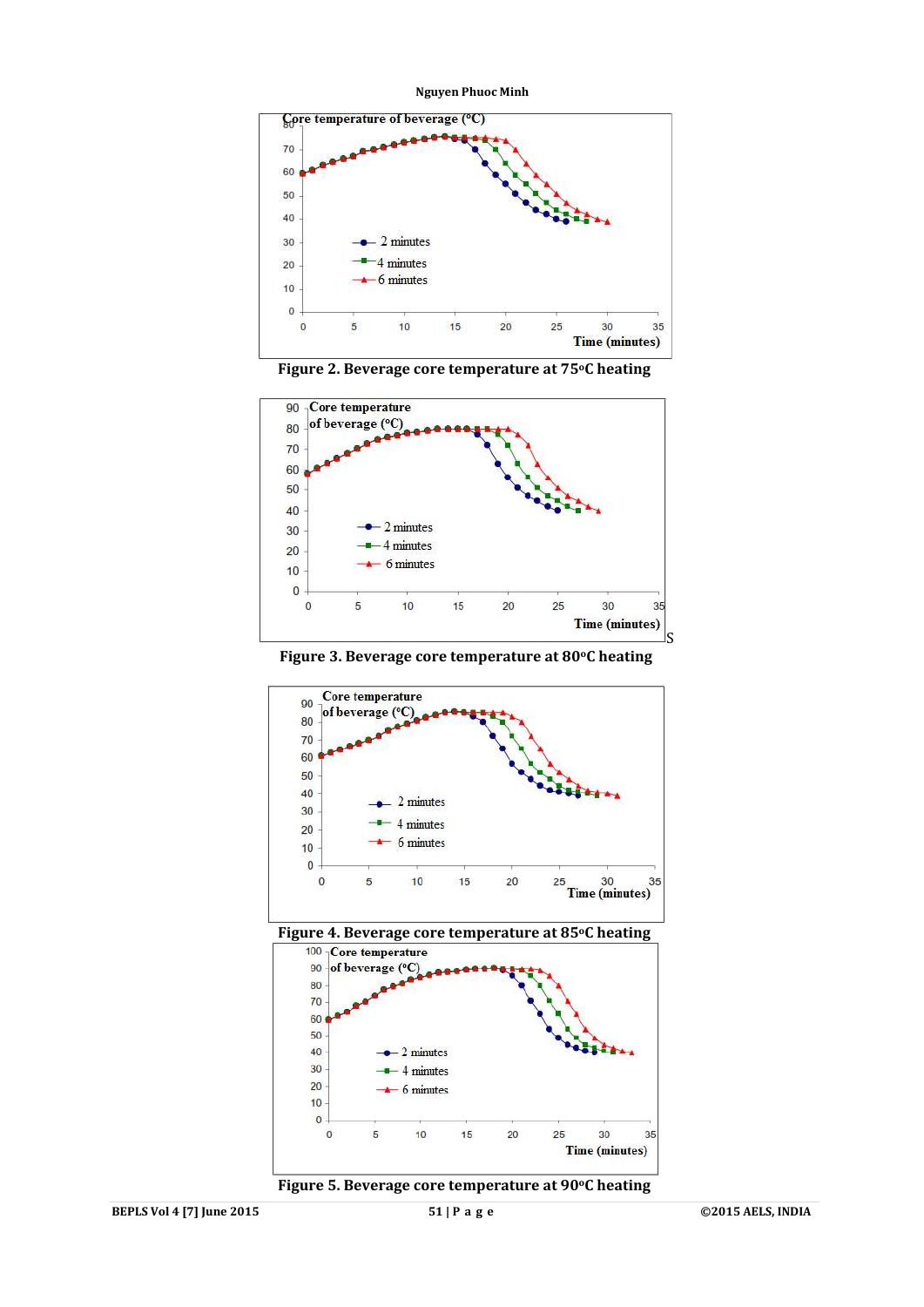| Pasteurization temperature (°C) | Maintaining temperature, minutes |      |      |      |  |  |  |
|---------------------------------|----------------------------------|------|------|------|--|--|--|
|                                 |                                  |      |      |      |  |  |  |
| ヮロ                              | 0.4                              | U.6  |      | 0.9  |  |  |  |
| 80                              | 1.4                              | 2.0  | 2.5  | 3.1  |  |  |  |
|                                 | Ŧ. 1                             | b.Z  |      | 10.2 |  |  |  |
|                                 | 217                              | 28.9 | 36.1 |      |  |  |  |

#### **Table 8. Pasteurization unit of the pasteurization, minutes**

#### **Table 9. Effect of pasteurization to wood apple fruit beverage sensory characteristics**

| Pasteurization   | Maintaining temperature, minutes | <b>Average of root</b> |     |                  |
|------------------|----------------------------------|------------------------|-----|------------------|
| temperature (°C) |                                  |                        |     |                  |
| 75               | 6.8                              | 7.8                    | 7.0 | 7.8 <sup>a</sup> |
| 80               | 8.0                              | 7.5                    | 6.7 | 7.4ab            |
| 85               | 7.7                              | 7.8                    | 6.1 | 7.2 <sub>b</sub> |
| 90               | 6.3                              | 6.9                    | 6.6 | 6.6c             |
| Average          | 77a                              | 7 5a                   |     |                  |



# **Figure 6. Vitamin C loss during pasteurization**

High temperature in short time during pasteurization, vitamin C loss will be less.

#### **Table 10. Sugar concentration in wood apple beverage by preservation, oBx**

| <b>Pasteurization</b> | . .<br><b>Maintaining time</b> | Shelf-life (week) |      |      |      |                |  |
|-----------------------|--------------------------------|-------------------|------|------|------|----------------|--|
| temperature $(°C)$    | (minutes)                      | $\Omega$          | 1    | 2    | 3    | $\overline{4}$ |  |
|                       | 2                              | 20.2              | 20.1 | 20.1 | 19.4 | 18.8           |  |
| 75                    | $\overline{4}$                 | 20.1              | 20.1 | 20.1 | 20.0 | 19.6           |  |
|                       | 6                              | 20.2              | 20.1 | 20.2 | 20.2 | 20.2           |  |
|                       | $\overline{2}$                 | 20.2              | 20.2 | 20.0 | 20.0 | 20.4           |  |
| 80                    | 4                              | 20.2              | 20.2 | 20.0 | 20.1 | 20.1           |  |
|                       | 6                              | 20.2              | 20.0 | 20.1 | 20.1 | 20.2           |  |
|                       | 2                              | 20.2              | 20.2 | 20.2 | 20.4 | 20.1           |  |
| 85                    | $\overline{4}$                 | 20.2              | 20.4 | 20.2 | 20.4 | 20.1           |  |
|                       | 6                              | 20.2              | 20.2 | 20.2 | 20.4 | 20.0           |  |
|                       | $\overline{2}$                 | 20.4              | 20.4 | 20.4 | 20.4 | 20.4           |  |
| 90                    | 4                              | 20.6              | 20.4 | 20.4 | 20.4 | 20.6           |  |
|                       | 6                              | 20.6              | 20.6 | 20.4 | 20.6 | 20.4           |  |

#### **Table 11. Acidity in wood apple beverage by preservation**

| <b>Pasteurization temperature</b> | . .<br><b>Maintaining time</b> | . .<br>. .<br>Shelf-life (week) |      |      |      |                |
|-----------------------------------|--------------------------------|---------------------------------|------|------|------|----------------|
| (°C)                              | (minutes)                      | $\theta$                        |      | 2    |      | $\overline{4}$ |
| 75                                |                                | 0.23                            | 0.22 | 0.23 | 0.24 | 0.38           |
|                                   | 4                              | 0.22                            | 0.22 | 0.22 | 0.24 | 0.36           |
|                                   | 6                              | 0.22                            | 0.23 | 0.23 | 0.23 | 0.24           |
| 80                                | 2                              | 0.22                            | 0.20 | 0.24 | 0.25 | 0.24           |
|                                   | 4                              | 0.22                            | 0.21 | 0.24 | 0.24 | 0.24           |
|                                   | 6                              | 0.21                            | 0.25 | 0.25 | 0.24 | 0.24           |
| 85                                | 2                              | 0.26                            | 0.26 | 0.27 | 0.27 | 0.28           |

**BEPLS Vol 4 [7] June 2015 52 | P a g e ©2015 AELS, INDIA**